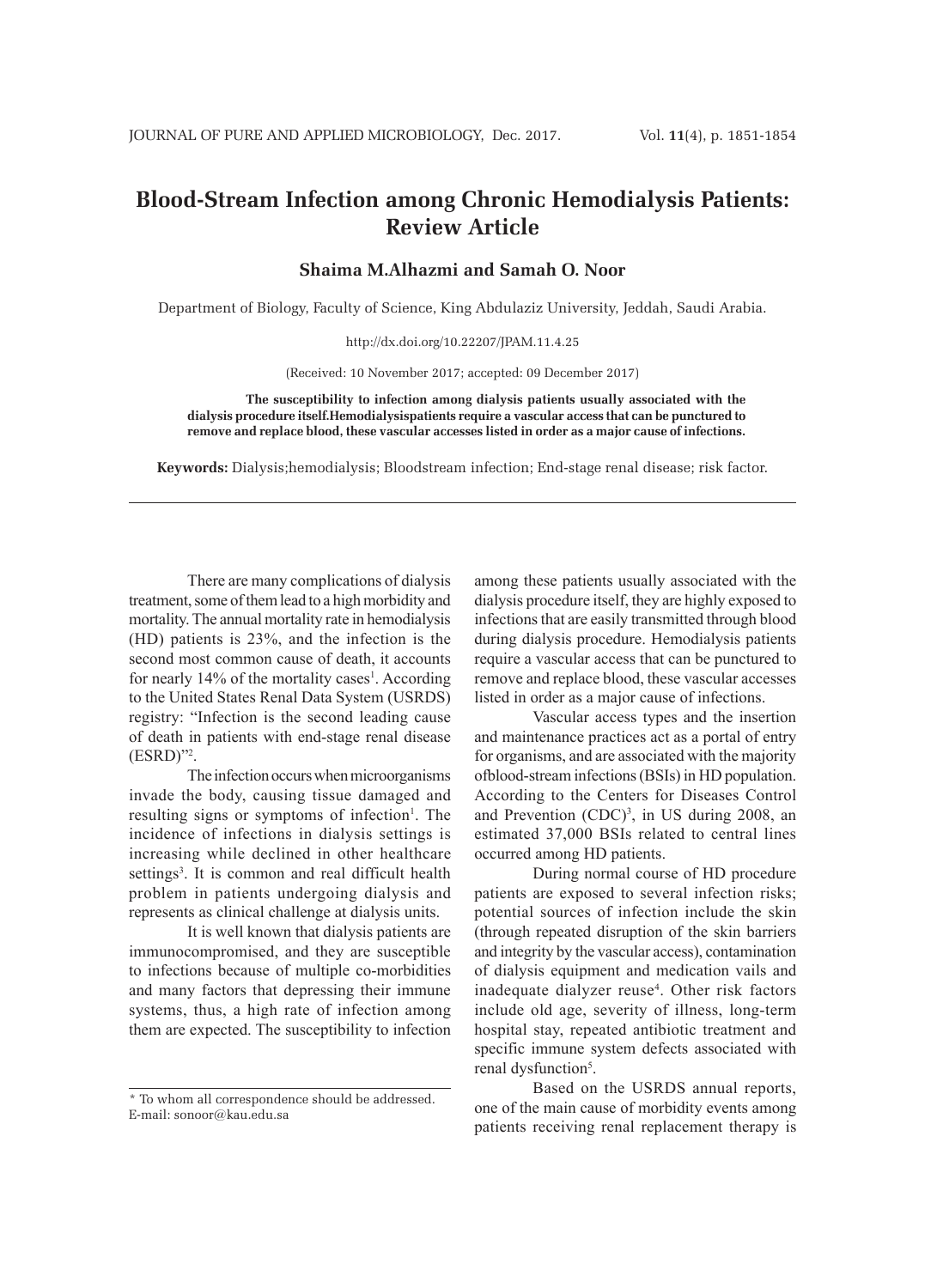hospitalization for infection, which increased by  $43\%$  from 1993 to  $2011<sup>6</sup>$ , that making infection is the leading cause of hospitalization and the second leading cause of death among dialysis patients<sup>7</sup>.

As a result of frequent hospitalization and repetitive exposure to healthcare environments, HD patients are susceptible to nosocomial infections. They are exposed to antibiotic-resistant pathogens due to treated frequently with long courses of antimicrobials<sup>8</sup>. Another report of USRDS showed that there is an increase in the rate of infectionrelated hospitalizations of HD patients while there is a fall in the rate for other disorders, that suggests there is an urgent need for effective strategies to prevent dialysis-related infections<sup>9</sup>.

On the other hand, infection among HD patients results in major medical complications, long hospital stay and high economic burden. It has been estimated that the cost per infection is \$34,508 - \$56,0002 . Intervention strategies focused on infection prevention specially with increasing microorganism resistance and challenges of newly discovered antibiotics.

The number of patients undergoing dialysis is increasing each year, and the higher prevalence of infections among them is still observed. In the United States during 2004, there were 309,269 patients received treatment for ESRD only by HD technique<sup>10</sup>.

## **Blood-stream Infection (BSI)**

Patients with ESRD on HD are at a greater risk for bacterial infection. Bacterial pathogens are well recognized as an important cause of morbidity and mortality among HD patients. Blood-stream infection defined as a positive blood culture result that is verified presence of bacteria and/or fungi in the blood<sup>11</sup>.

Blood-stream infection can be either exogenous (i.e., from contaminated dialysis fluids or equipment) or endogenous (i.e., by bacteria present in or on the patient). Exogenous bacteria have caused numerous outbreaks in HD units, most of these outbreaks resulted from inadequate dialyzer reprocessing procedures, or contaminated water using in dialysis, or contaminated medication vials<sup>1</sup>.

Rates of BSI in patients undergoing HD appear to vary depending on type of vascular access that is applied. According to North American data, the rate of BSI in HD patients varied depending

J PURE APPL MICROBIO*,* **11**(4), DECEMBER 2017.

on type of vascular access used range between  $0.5$  and  $27.1$  per 100 patients/month<sup>12</sup>. Compared with fistula, the use of catheter associated with an increase the risk up to  $10 \text{ times}^{13}$ . Catheter-related infection is one of the most common forms of bacterial infection in patients receiving HD<sup>14</sup>. Data in the literature have shown high morbidity and mortality rates linked to BSIs among patients who used catheters for HD.

Patients dialyzed through catheters are at high risk of endogenous BSI by Staphylococci, particularly, *Staphylococcus aureus*. The skin and hubs of the catheters are the most frequent sources of colonization risk. Catheters get colonized either through extra-luminal (skin-related) or intra-luminal (hub-related) routes. The first case, migration of bacteria from skin through the insertion site along the catheter, finally bacteria reach to the blood stream. In the second case, the catheter hub is contaminated during catheter manipulation and maintenance by dialysis personnel, the colonized bacteria then spread through the lumen of the catheter causing BSI<sup>15</sup>. The adherence properties of bacteria are important determinants of catheter-related infection, for example, *S. aureus* adheres to host proteins that are commonly present on catheters, such as fibrinogen, whereas coagulase-negative staphylococci directly adhere to the catheter's surface4 .

One of the factors that complicate the infection treatment of patients with catheters is a biofilm formation in the catheter lumen. Biofilm formation makes bacteria 100-1,000 times less susceptible to antibiotics and becoming more resistant to the antimicrobial mechanisms compared with free-growing bacteria (planktonic) $13,16$ . Usually catheter removal is often the only option to eradicate the infection. Therefore, much of the research has been focused on prevention of catheter colonization<sup>17</sup>.

Among the microorganisms responsible for BSI in HD patients; gram-positive bacteria are the most common organisms causing bacteremia. However, BSI may also be caused by gramnegative pathogens<sup>18</sup>. The most gram-positive organisms that associated with HD infections are *S. aureus* and coagulase-negative staphylococci<sup>16</sup>.

In a study by National Health Safety Networks (NHSN), the data were collected from 461 catheter-related BSIs showed that 19.7% were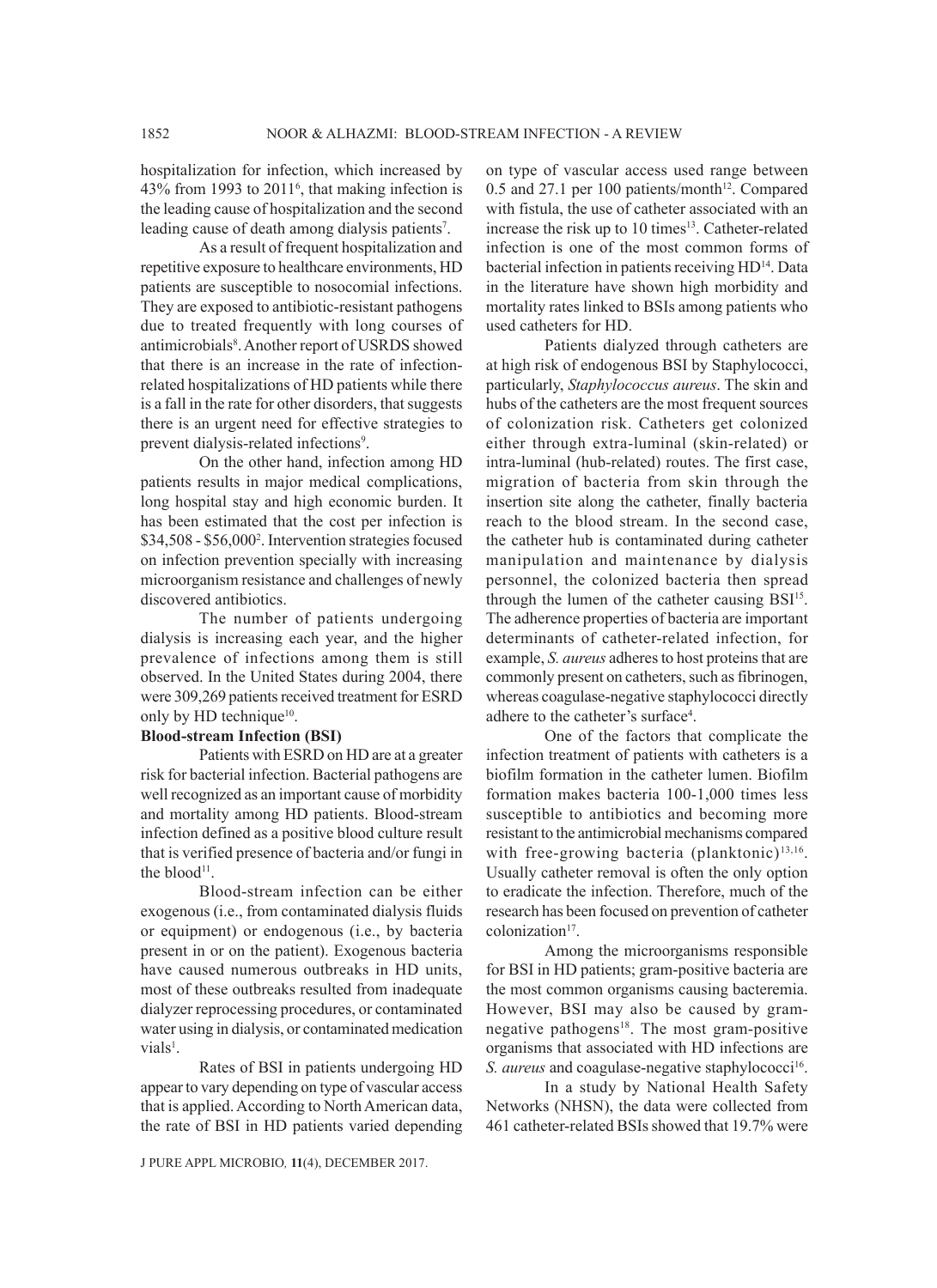by *S. aureus*, while 46% were by other Grampositive organisms. Gram-negative bacilli were caused approximately 23.2% of infections, while 1.7% of cases were by fungi<sup>19</sup>. In the U.S. during 2006, 32 providers of HD outpatient voluntarily reported 3,699 adverse events to the CDC, the findings showed that among 599 isolates reported, 461 (77%) represented catheter-related BSIs, and 138 (23%) were in patients with fistulas or grafts. The most microorganisms frequently identified were common skin contaminants such as coagulase-negative staphylococci<sup>10</sup>.

According to U.S. data, coagulasenegative staphylococci are found in 32-45% of BSI cases, *S. aureus* in 22-29% and *Enterococci* in 9-13% of cases, while Gram-negative bacteria was isolated in 21-30% of cases. The type of microorganism isolated seems dependent on the type of vascular access used, S. aureus rate was higher with fistulas and grafts, while coagulasenegative *staphylococci* and Gram-negative bacteria were higher in patients with catheters. Furthermore, HD patients have an increased risk of infections with multidrug-resistant organisms (MDROs), such as Methicillin-resistant *Staphylococcus aureus*   $(MRSA)<sup>13</sup>$ .

Patients undergoing HD are generally susceptible to infections caused by MDROs due to frequent exposure to health care settings, multiple hospitalizations or surgical procedures, and they are often treated with long courses of antimicrobials<sup>1</sup>. Data analysis from the CDC-funded surveillance system for invasive MRSA infections, Lucero and his colleagues found that the risk for invasive MRSA infections in HD patients was higher more than 100 times than for the general population<sup>9</sup>.

Methicillin-resistant *S. aureus* BSI has been a cause of major concern in healthcare systems worldwide, because of its high incidence rates and undesirable related outcomes. Most series have found that the most frequent source of MRSA-BSI was the catheter<sup>20</sup>.

There are still large gaps in the understanding of the transmission approaches of MDROs in outpatient HD facilities. In addition to Infection control practices, the judicious use of antimicrobial agents should be followed strictly as effective means to limit prevalence of these organisms<sup>9</sup>.

Management of BSIs in HD patients is complicated due to the limited vascular access options<sup>16</sup>. Treatment with systemic antibiotics should be prescribed before blood culture results without delay. The initial empiric antibiotic should be covering both gram-positive and gram- negative bacteria<sup>13</sup>.

Monitoring infections among dialysis patients is an important component of improving dialysis outcomes. the CDC in 1999, initiated the Dialysis Surveillance Network; a surveillance system that available to all centers caring for outpatients undergoing HD<sup>21</sup>. Surveillance data collected at the facility level (local level, i.e., center-specific) can help to identify areas where improvements in infection control might be necessary2 , and following these events overtime to evaluate the effectiveness of prevention and interventions, and compare the findings with other, similar facilities<sup>9</sup>.

Several infection control practices have been recommended to decrease BSIs in HD patients, especially those with central venous catheters; these include hand hygiene should always be practiced both by patients and by health care providers prior to contact with vascular access exit site, optimal vascular access insertion practices, the use of 2% chlorhexidine for skin antisepsis and the use of antimicrobial ointments at the catheter site<sup>4</sup>. Patient on HD are the key partner in BSI prevention; the CDC has published a list of recommendations for prevention of BSIs among patients on dialysis, which includes that providing standardized education on infection prevention topics to all patients, hand hygiene, vascular access care and managements when patients away from the dialysis unit, the risks related to catheter use, and recognizing signs of infection<sup>22</sup>.

## **CONCLUSIONS**

Type of vascular access represent the main risk factor associated with BSI in patients undergoing HD, and it still has a strong influence the clinical outcomes of HD treatment. Arteriovenous fistula is the best available option for HD patients, and have a much lower infection ratecompared to central venous catheter. A reduction in the number of infections is critical in HD population and can